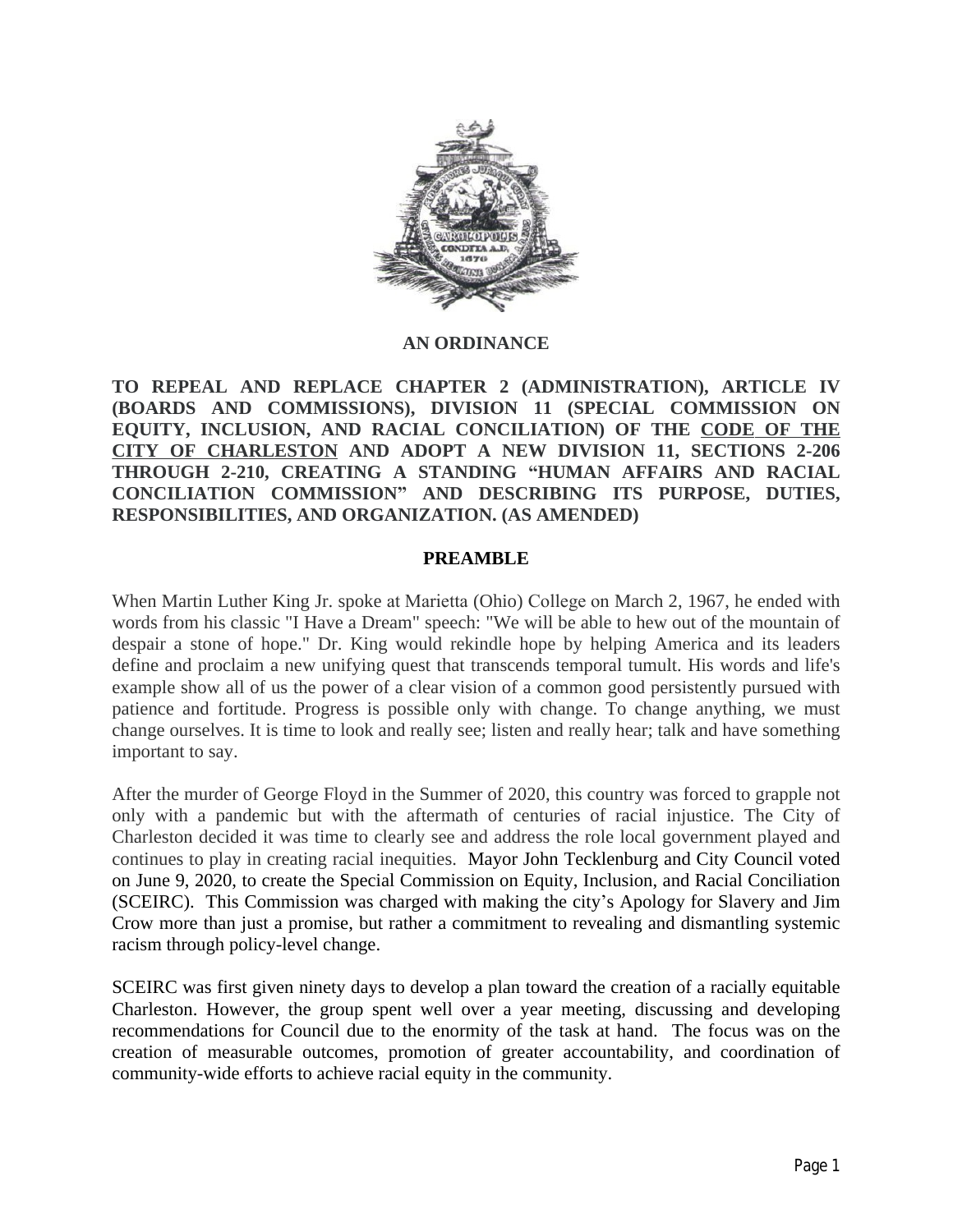Using the report generated by Avery Research Center: "The State of Racial Disparities in Charleston County Disparities Report" as a guide, the commission created seven subcommittees: (1) Criminal Justice; (2) Economic Empowerment; (3) Health Disparities and Environmental Justice; (4) History and Culture; (5) Housing and Mobility; (6) Internal Review; and (7) Youth and Education. City of Charleston staff from a variety of departments assisted with administrative support and provided immeasurable guidance. In all, the subcommittee chairs conducted 68 individual subcommittee meetings and the larger commission conducted 14 of its own meetings.

The effort culminated in a Final Report comprising over 125 recommendations which was presented to City Council in August of 2020. Following a brief presentation, the motion to receive the report and forward it to the appropriate standing committees for further consideration failed. Mayor Tecklenburg received the report on behalf of his office and forwarded it to the appropriate standing committees. The recommendations of the Commission are intended to create a path forward for the city toward positive change with input from the Mayor, Council members and citizens. By affirming the creation of this standing Commission, to be called the Human Affairs and Racial Conciliation Commission, this Council will not only acknowledge the work put into this report, but also ensure that its stated purpose, to eliminate the vestiges of Jim Crow and slavery in our City, is heard and fulfilled with patience and fortitude. Success for all today depends upon the ability to adapt and change.

# BE IT ORDAINED BY THE MAYOR AND COUNCILMEMBERS IN CITY COUNCIL ASSEMBLED:

**Section 1**. Chapter 2, Article IV, Division 11 of the Code of the City of Charleston is hereby repealed and replaced as shown by the language that is stricken which shall read as, as amended, as follows:

## "**DIVISION 11. – "HUMAN AFFAIRS AND RACIAL CONCILIATION COMMISSION."**

**<u>Section 2</u>**. Chapter 2 of the Code of the City of Charleston is hereby amended as shown by the language that is stricken which shall read as follows:

### **"Sec. 2-206. - Establishment.**

There is hereby established a standing Commission to be called the "City of Charleston Human Affairs and Racial Conciliation Commission. (hereinafter "HARCC")"

**Section 3.** Chapter 2 of the Code of the City of Charleston is repealed and replaced with the following:

**"Sec. 2-207. - Purpose.**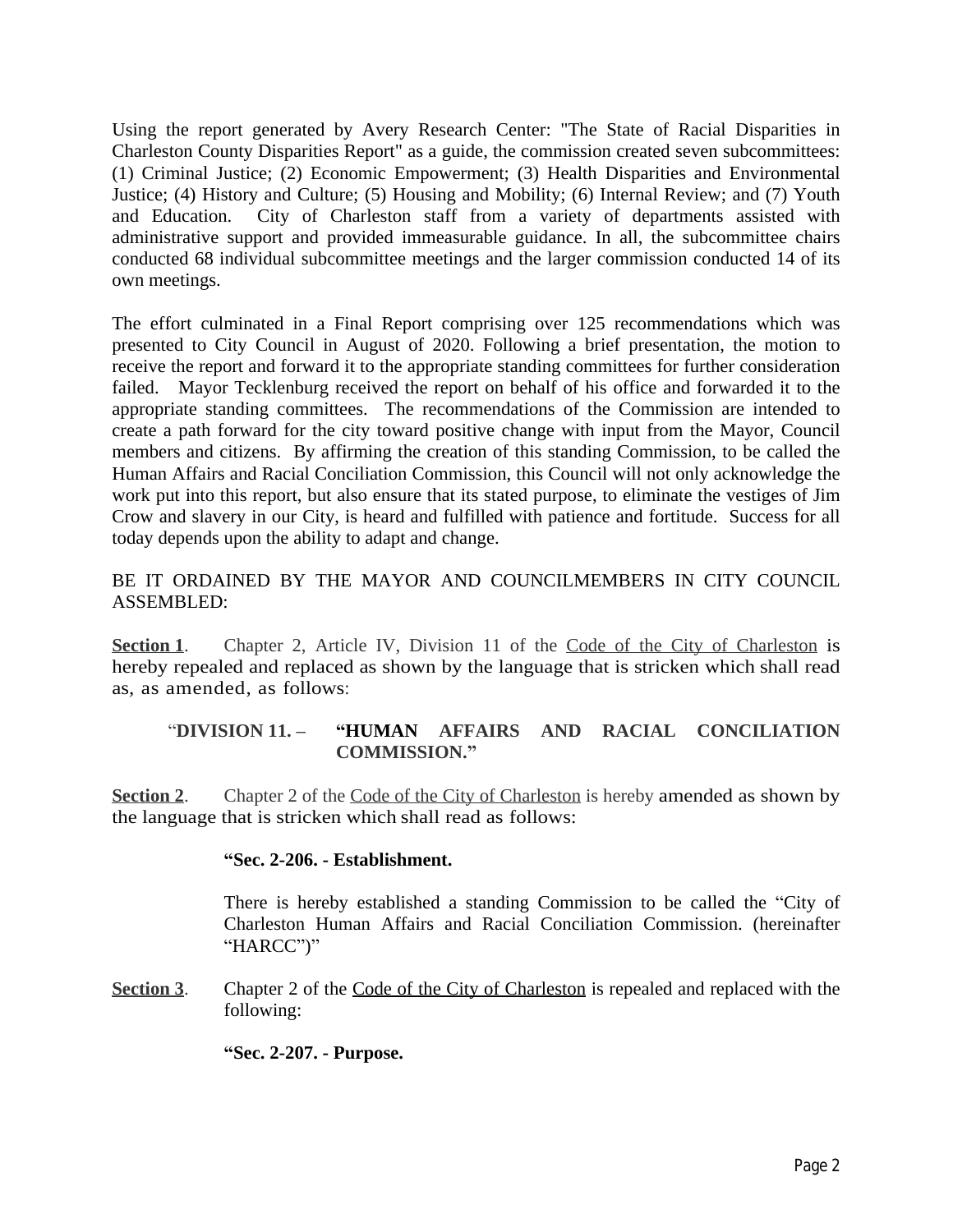The purpose of HARCC is to promote equity, inclusion, and racial conciliation through meetings, presentations, and research regarding all forms of institutional and community discrimination and assist in implementing any recommendations from the Mayor and Council through its standing committees to the public, assist with education and implementation of any directive from Council.

HARCC will prioritize racial equity and will work with city government and partner with outside agencies, in an effort to encourage and ensure diversity, fairness, equity, and inclusion throughout the city."

HARCC will act in an advisory role to the Mayor, City Council and City Departments <u>in the duties and responsibilities outlined in Sec.2-208.</u> Nothing in the ordinance authorizes HARCC to enact, implement, or mandate, any laws, policies, or procedures.

**Section 4.** Chapter 2 of the Code of the City of Charleston is hereby repealed and replaced with following:

### **"Sec. 2-208. – Duties and Responsibilities.**

- 1. Provide recommendations to the Mayor and City Council on development of a racial equity framework that will serve as a tool and processes to analyze, influence, and improve internal decision-making in a way that supports racial equity within the City as an organization and through its services;
- 2. Assist city staff and participate in conjunction with the City in public engagement, education and outreach activities that promote equity, inclusion, racial conciliation, and engagement;
- 3. Provide educational and outreach support to established programs and organizations in the community to promote a more inclusive and equitable city;
- 4. Identify and provide active assistance toward training and resources to educate community members about the importance of and helpful guidance toward respectful and meaningful conversation;
- 5. Provide any needed resources and support to city's office of Equity, Inclusion, and Racial Conciliation;
- 6. Work with City staff toward the development of a strategic outreach plan to engage a broad spectrum of community members to provide input to the Mayor and City Council;
- 7. At the direction of the Mayor and Council, meet and collaborate with community partners such as educational institutions, civil rights organizations, business organizations, local Chambers of Commerce,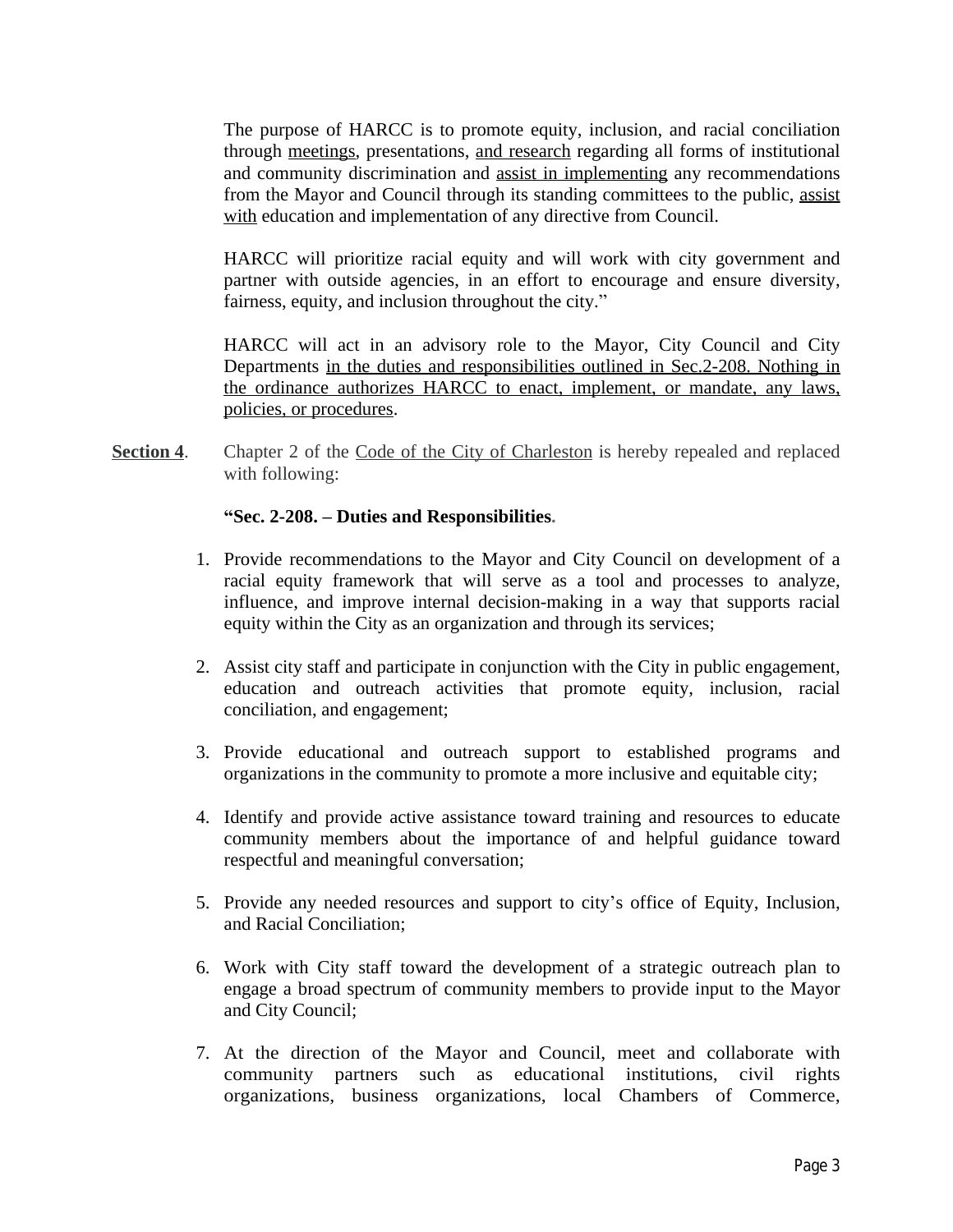Charleston Regional Development Alliance, and Lowcountry Local First for input and assistance toward its goals;

- 8. They will fully vet whether to become a Community Relations Council in partnership with SC Human Affairs Commission.
- 9. Report annually to the City Council on the status of its work, its recommendations, and any activities related to carrying out the duties and responsibilities of the Commission on Equity, Inclusion, and Racial Conciliation;
- 10. Assist in the review and provide recommendations in any other areas of equity, inclusion, and racial conciliation, as needed, and engage the Mayor and City Council as needed in furtherance of the welfare of the city; and
- 11. At the direction of the Mayor and Council, carry out any other issue that they deem necessary to carry out its duties, and responsibilities.
- **Section 5**. Chapter 2 of the Code of the City of Charleston is hereby repealed and replaced with the following:

### "**Sec. 2-209. - Organization.**

- (a) **Membership**. The Mayor shall appoint four (4) city councilmembers and five (5) members of the community to the Commission for staggered twoyear terms.
- (b) **Management**. The Commission shall be supported by the City's Manager of Equity, Inclusion, and Racial Conciliation and other City staff and consultants as needed.
- (c) **Subcommittees**. The Commission will have the authority to designate subcommittees on matters including but not limited to housing, health care, criminal justice, small business and economic development, and communications.
- (d) **Meetings and minutes**. The Commission shall establish a regular time and place of meeting and shall hold at least one regular meeting every month. For purpose of action, a quorum of the Commission shall consist of five (5) members of the commission in attendance. The Commission shall keep a written record of its proceedings and file the record with the Clerk or Council after the completion of any meeting."
- (e) **Procedure**. The Commission shall make and alter rules governing its organization and procedures that are not inconsistent with any city ordinance or Roberts Rules of Order.